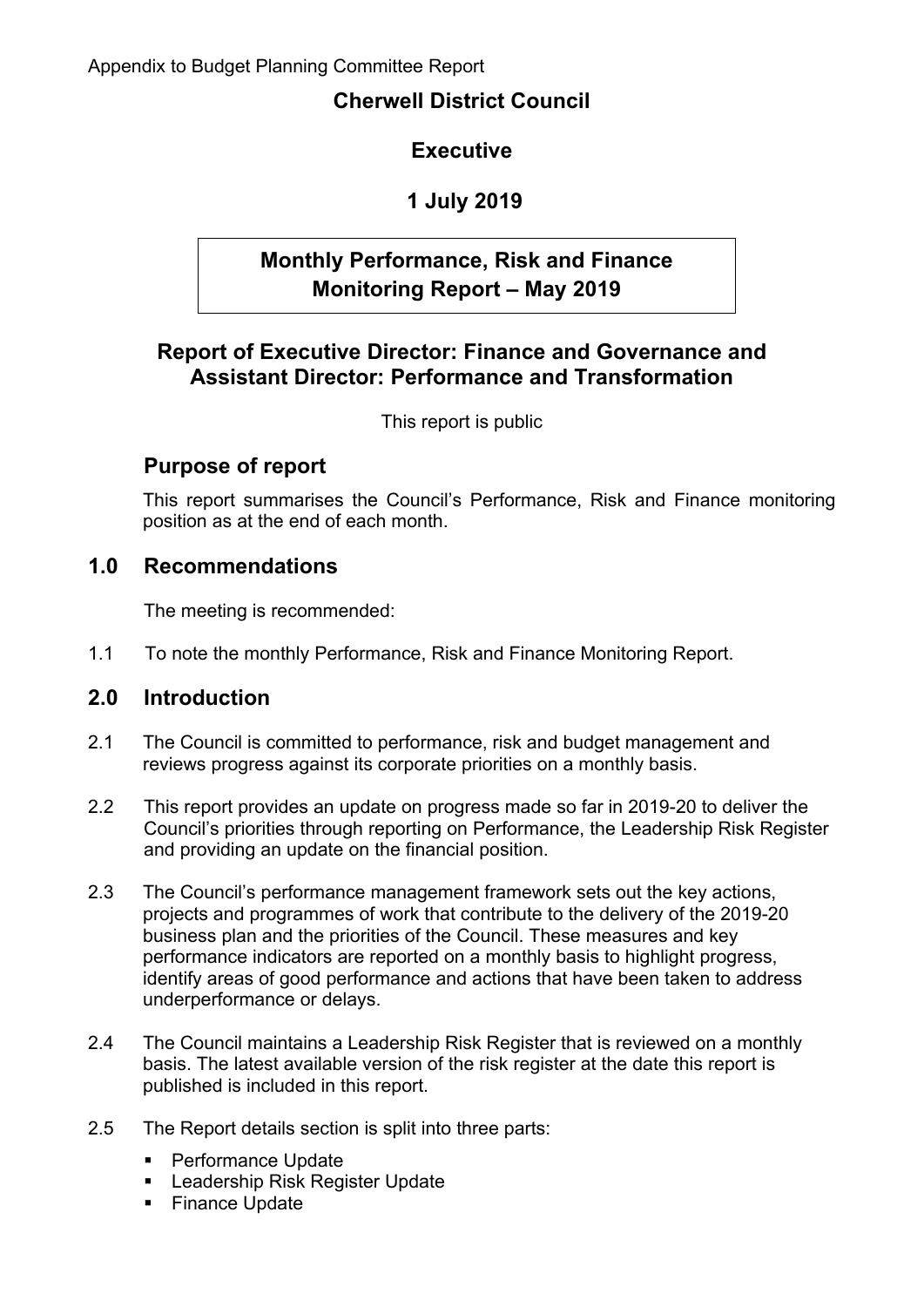- 2.6 There are three appendices to this report:
	- **Appendix 1 2019/20 Business Plan**
	- Appendix 2 Monthly Performance Report
	- **Appendix 3 Leadership Risk Register**

# **3.0 Report Details**

#### **Performance Update**

- 3.1 The Council's performance management framework sets out the key actions, projects and programmes of work that contribute to the delivery of the 2019-20 business plan (see Appendix 1) and the priorities of the Council.
- 3.2 The 2019-20 business plan set out three strategic priorities:
	- Clean, Green and Safe.
	- **Thriving Communities and Wellbeing.**
	- District of Opportunity and Growth.
- 3.3 This report provides a summary of the Council's performance in delivering against each strategic priority. To measure performance a 'traffic light' system is used. Where performance is on or ahead of target it is rated green, where performance is slightly behind the target it is rated amber. A red rating indicated performance is off target.

| Colour       | <b>Symbol</b> | <b>Meaning for</b><br><b>Business Plan</b><br><b>Measures</b> | <b>Meaning for Key</b><br>Performance<br><b>Measures (KPIs)</b> |
|--------------|---------------|---------------------------------------------------------------|-----------------------------------------------------------------|
| Red          |               | Significantly behind<br>schedule                              | Worse than target by<br>more than 10%.                          |
| <b>Amber</b> |               | Slightly behind<br>schedule                                   | Worse than target by<br>up to 10%.                              |
| Green        |               | Delivering to plan /<br>Ahead of target                       | Delivering to target<br>or ahead of it.                         |

Priority: Clean, Green and Safe.

3.4 The Council is committed to protecting the natural environment and ensuring the character of the district is preserved and enhanced. Our commitment included working to ensure the district has high standards of environmental cleanliness and greater waste and recycling services. Maintaining the district as a low crime area is another key part of this priority and the Council is committed to working in partnership to deliver against this objective.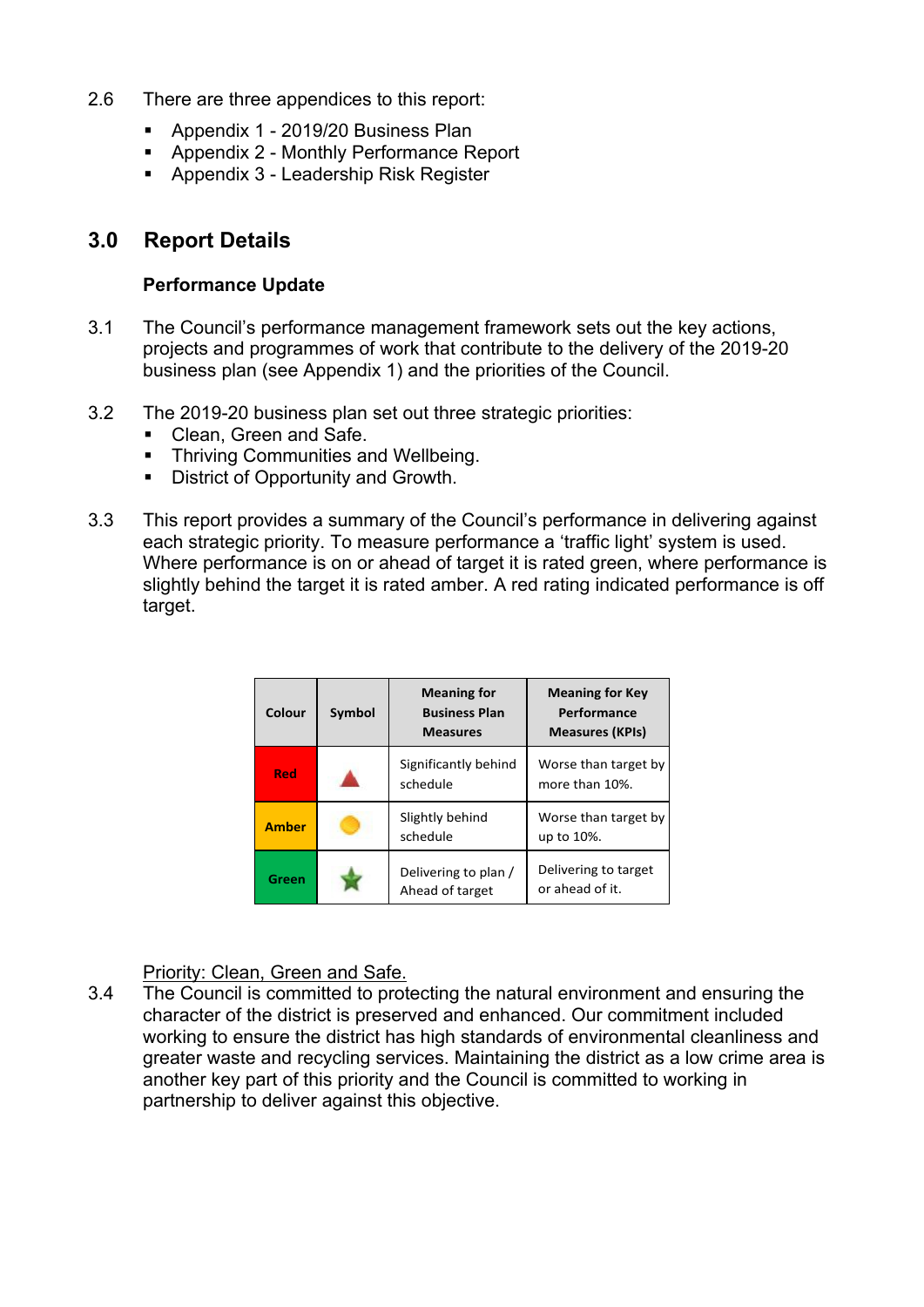3.5 Overview of our performance against this strategic priority:

**Preparation for the compost giveaways** was well under way during May, with 3



events that happened during early June across Kidlington, Banbury **8** 8 Bicester.

Cherwell collects residents' food and garden waste from their brown bins every fortnight. It is composted at high temperatures at a plant in Ardley before being distributed to farmers, contributing the resilience of local soils. Waste Recycled and Composted is

reporting as delivering to plan achieving 61% this month against the target of 56%.

**Walk to School Week** (20/05/19) enabled Air Quality messages about how we (residents) can help improve air quality. These positive messages were posted on social media channels and the feedback from residents was positive. This supports our objective of protecting our natural environment.



**Support Community Safety and Reduce Anti-Social Behaviour** has seen the Community Safety Team hold community engagement events in Banbury and Bicester which had a focus on the exploitation of children by organised crime groups and county drug lines gangs. This was part of a National Crime Agency Intensification Week. The team also dealt with a service request about Anti-Social Behaviour from loud noise which resulted in the Community Safety and Environmental Protection Teams seizing stereo equipment from a property after informal attempts to have the householder reduce the volume of music played at night were unsuccessful.

#### Priority: Thriving Communities and Wellbeing

- 3.6 The Council is committed to supporting our communities to thrive and to promoting the wellbeing of our residents. This priority includes supporting health and wellbeing, improving leisure facilities and delivering leisure activities and working in partnership with voluntary organisations to deliver services in a manner that safeguards children, young people and vulnerable adults. Another key aspect of this priority is preventing homelessness, the delivery of affordable housing and improving the condition of residential properties.
- 3.5.1 Overview of our performance against this strategic priority:

**Community Resilience -** The Emergency Planning and Business Continuity partnership with Oxfordshire County Council (OCC) held its quarterly meeting in May, with preparations for Brexit as the main focus point during the last quarter. The partnership has enabled OCC to invest more time in supporting the development of local community resilience plans in Cherwell, with a number now being progressed by community groups and Parish councils.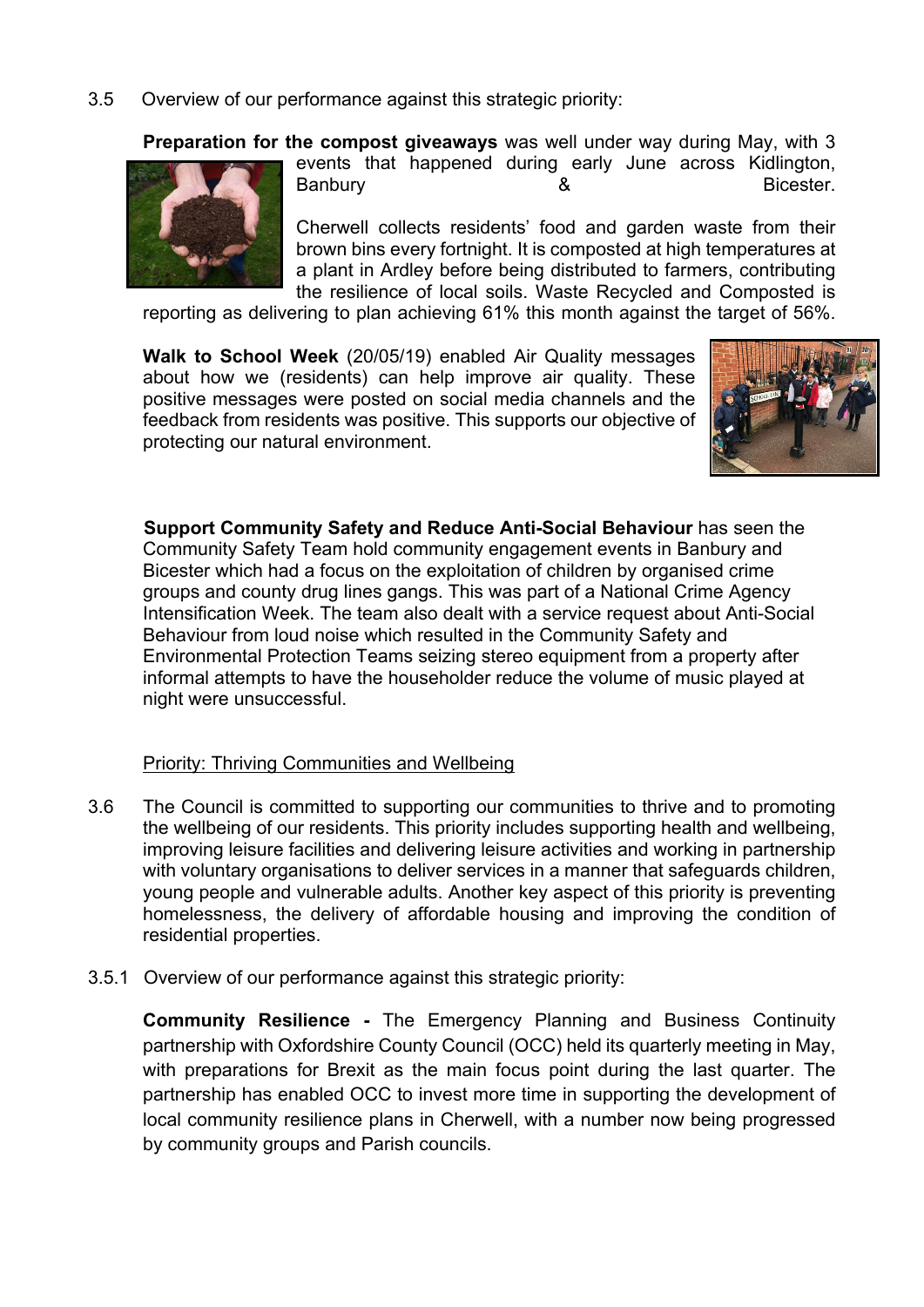**Cherwell Lottery Launch –** Cherwell Lottery "Good Cause" launch event Happened on 15 May which was well attended and received, with good coverage from local media. So far 20 organisations are now signed up as "Good Cause Partners"



**The number of people helped to live independently** is reporting as slightly off target for the YTD, however this measure will fluctuate throughout the year. 17 disabled adaptations grants (Disabled Facilities Grants, Discretionary DFG & Extended Minor Works Grants), 7 Minor Works Grants, 14 Small Repairs Essential Repairs Grants and 0 Essential Repairs Grants.

**Housing -** A Banbury family is being supported into new accommodation after their former landlady was convicted of illegally renting out social housing. The conviction was the result of joint work between Oxford City Council's Oxford Investigation Service, Cherwell, and Sanctuary Housing. When the tenants were made aware that they were living in an illegally sublet property they were eager to do the right thing and promptly contacted the council and the police for advice. They are expected to move into their new home in the coming fortnight.

**The % of Council tax collected and the % of Business Rates collected** are both reporting as slightly behind schedule for May and YTD. However, there is a work plan in place to monitor this closely and we are only short of the target by 1%.

Priority: District of Opportunity and Growth

- 3.8 The Council is committed to developing the local economy, promoting inward investment and delivering sustainable growth. This priority also contributes towards making great places to live, work, visit and invest through economic development and working in partnership to deliver strategic transport infrastructure projects.
- 3.9 Overview of our performance against this strategic priority:



**The Hill** - The rendering has been completed to the north elevation and other elevations will be completed when scaffolding has been removed next week, at which time the external windows/doors will be installed. Roof tiling to the low level area is due to be completed within the next few days. Internal plumbing and electrical installation has commenced. Underfloor heating

and floor slab insulation has been completed to the main areas. The new gas supply is due to be installed commencing  $10<sup>th</sup>$  June.

**Hope Close, Banbury** – 11 two and three bedroom properties for shared ownership now satisfy the Passive House Institute criteria for Certification as Low Energy Buildings, which is a major milestone. The houses will provide extremely low energy bills for 11 families. A demonstration showhouse is being set up and marketing to commence at the end of summer.

**The Admiral Holland site** - Started on site at the end of May. Edgar Taylor have erected new hoarding to include the car parking and the initial excavation work has commenced. The former pub site will provide 6 one bedroom flats, 7 two bedroom houses and 1 three bedroom house.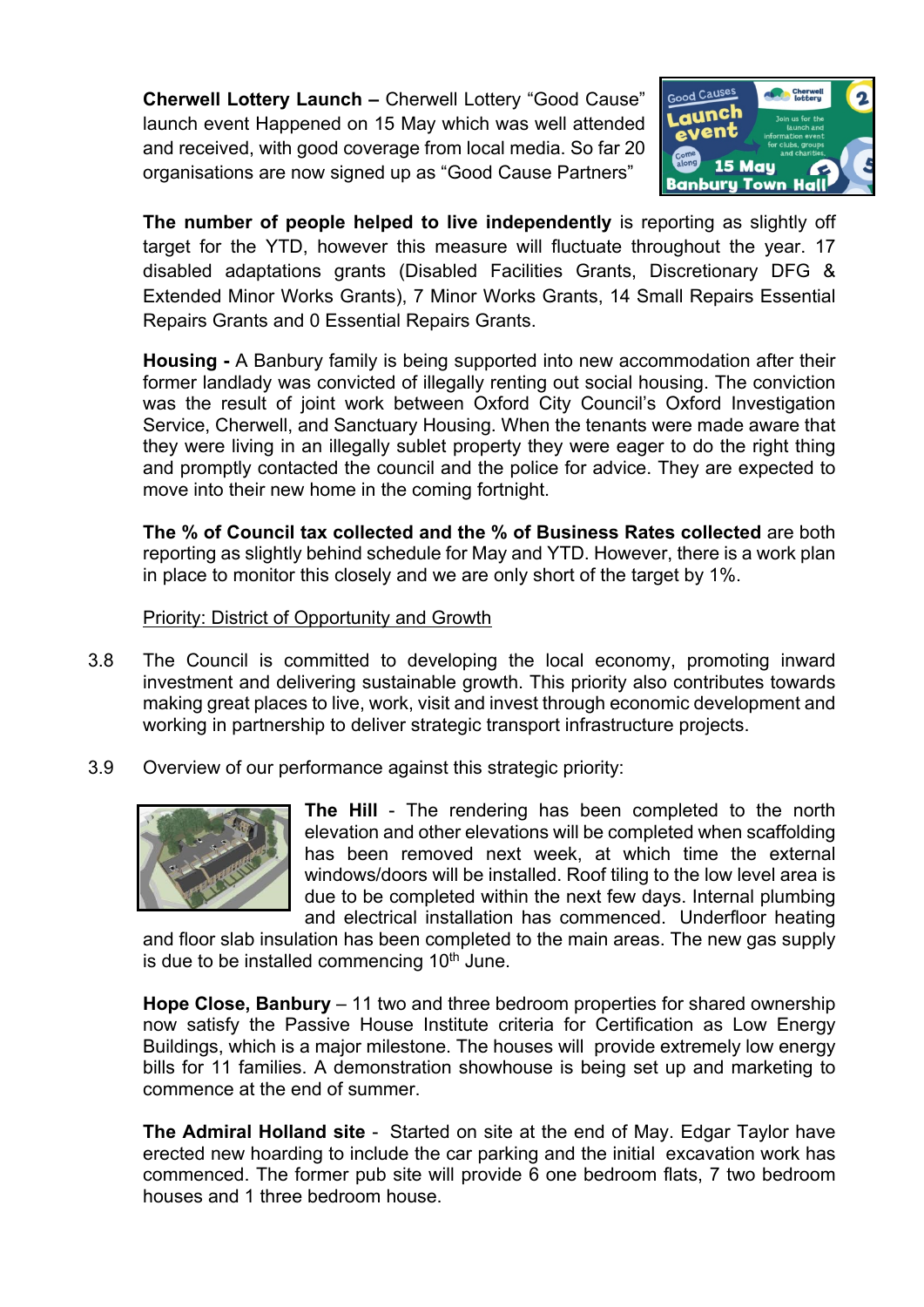**Creampot Crescent, Cropredy** – An individual 3 bedroom house due for completion in July will provide a shared ownership family home in a rural location.

**Eco Business Centre, Bicester –** We have appointed Town Square Spaces Ltd (TSS) to operate the new Perch Eco Business Centre in Elmsbrook, North West Bicester. Following a competitive tender process, TSS was chosen by the council to manage and run the centre. One of two coworking spaces in the town, the Perch Eco Business Centre



will provide office space and support **s**tart-ups and small businesses. It is situated in the Elmsbrook development in Bicester which benefits from easy access to London, with five regular, non-stop trains running every hour from Bicester North station.

### **Summary of Performance**

3.10 The Council reports on performance against 21 business plan measures and 15 key performance indicators on a monthly basis. Performance for this month is summarised in the table below. The full details, including commentary against each measure and key performance indicator can be found in Appendix 2.

| <b>Business Plan Measures and Key Performance Indicators (36)</b> |                     |    |     |    |     |  |  |  |
|-------------------------------------------------------------------|---------------------|----|-----|----|-----|--|--|--|
| YTD<br>%<br><b>Description</b><br>May<br><b>Status</b><br>$\%$    |                     |    |     |    |     |  |  |  |
| Green                                                             | On target           | 31 | 86% | 31 | 86% |  |  |  |
| Amber                                                             | Slightly off target |    | 8%  |    | 11% |  |  |  |
| Red                                                               | Off target          |    | 6%  |    | 3%  |  |  |  |

### 3.11 **Spotlight on: Planning – Robert to send**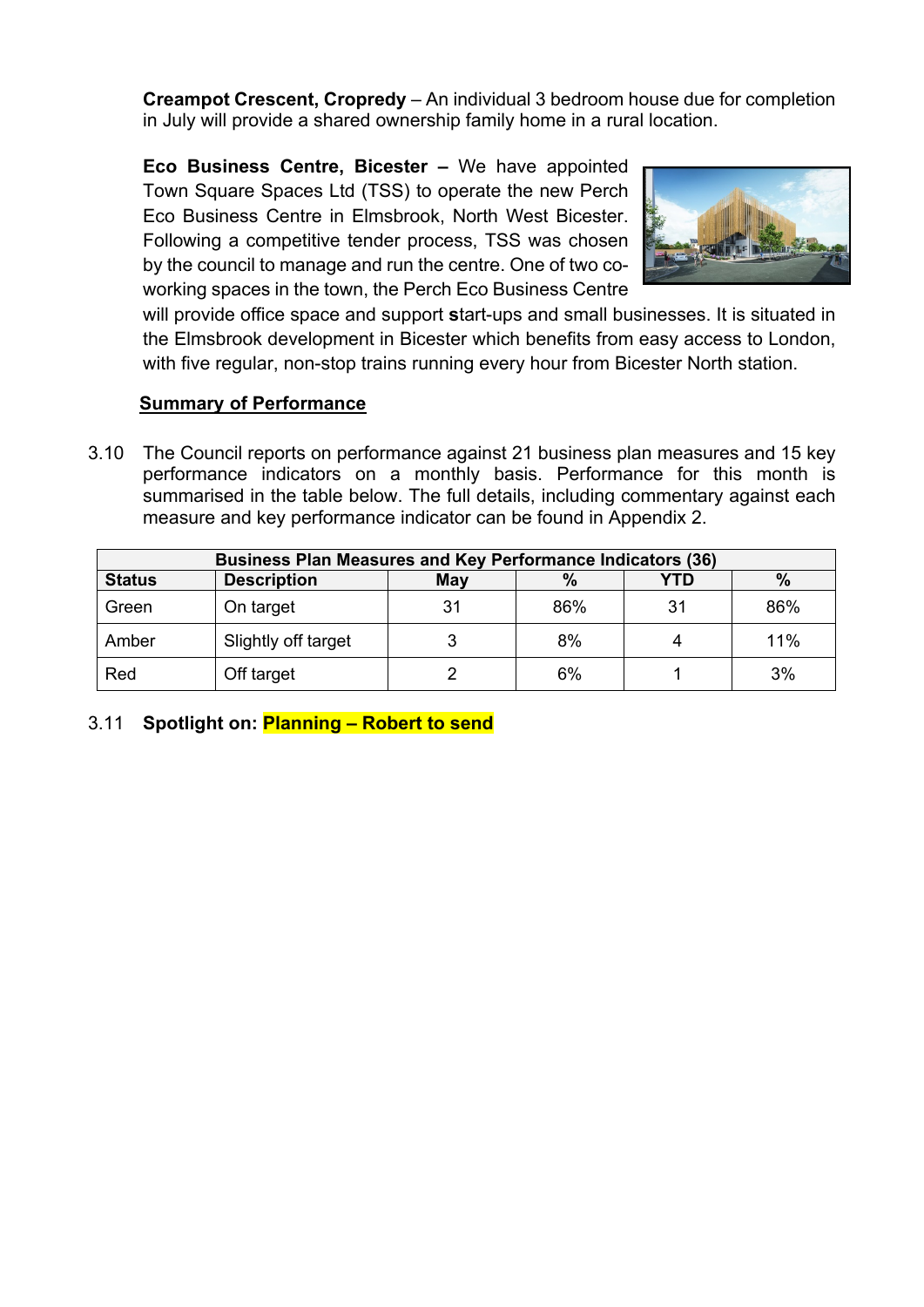### **Risk Update**

- 3.12 The Council maintains a Leadership Risk Register that is reviewed on a monthly basis. The latest available version of the risk register at the date this report is published is included in this report.
- 3.13 The heat map below shows the overall position of all risks contained within the Leadership Risk Register.

|       | <b>Risk Scorecard - Residual Risks</b> |                                                                                   |           |                         |                |     |  |  |
|-------|----------------------------------------|-----------------------------------------------------------------------------------|-----------|-------------------------|----------------|-----|--|--|
|       |                                        | Probability                                                                       |           |                         |                |     |  |  |
|       |                                        | 2 - Unlikely<br>4 - Probable<br>5 - Highly Probable<br>3 - Possible<br>1 - Remote |           |                         |                |     |  |  |
|       | 5 - Catastrophic                       |                                                                                   |           | L <sub>09</sub>         |                |     |  |  |
|       | 4 - Major                              |                                                                                   | L10 & L12 | LO7 & L11               |                |     |  |  |
| mpact | 3 - Moderate                           |                                                                                   |           | L01, L02, L04, L05, L14 | LO3, LO8 & L15 | L13 |  |  |
|       | 2 - Minor                              |                                                                                   |           |                         |                |     |  |  |
|       | 1 - Insignificant                      |                                                                                   |           |                         |                |     |  |  |

3.14 The table below provides an overview of changes made to the Leadership Risk Register during the past month. Any significant changes since the publication of the report will be reported verbally at the meeting.

| <b>Leadership Risk</b>                           | <b>Score</b>      | <b>DoT</b>        | <b>Latest Update</b>                                          |
|--------------------------------------------------|-------------------|-------------------|---------------------------------------------------------------|
| <b>L01</b> Financial Resilience                  | 9 Low risk        | $\leftrightarrow$ | Risk Review completed 10/06 - No changes.                     |
| LO2 Statutory functions                          | 9 Low risk        | $\leftrightarrow$ |                                                               |
| <b>L03 Lack of Organisational Capacity</b>       | 12 Medium         | $\leftrightarrow$ | Risk Review completed 10/06 - No changes.                     |
| (was Lack of management Capacity)                | risk              |                   |                                                               |
| <b>L04 CDC Local Plan</b>                        | 9 Low risk        | $\uparrow$        | Risk Review completed 06/06 - Residual score                  |
| (was Local Plan)                                 |                   |                   | increased from 8 to 9 due to delay with JSSP &<br>Local Plan. |
| <b>LO5</b> Business Continuity                   | 9 Low risk        | $\leftrightarrow$ | Risk Review completed 07/06 - comments<br>updated.            |
| <b>L06 Partnering</b>                            | 12 Medium<br>risk |                   | <b>REMOVED</b>                                                |
| <b>LO7</b> Emergency Planning                    | 12 Medium<br>risk | $\leftrightarrow$ | Risk Review completed 07/06 - mitigating<br>actions updated.  |
| LO8 Health & Safety                              | 12 Medium<br>risk | $\leftrightarrow$ | Risk Review completed 07/06 - comments<br>updated.            |
| L09 Cyber Security                               | 15 Medium<br>risk | $\leftrightarrow$ | Risk Review completed 03/06 - mitigating<br>actions updated.  |
| L10 Safeguarding the Vulnerable                  | 8 Low risk        | $\leftrightarrow$ | Risk Review completed 07/06 - comments<br>updated.            |
| L11 Sustainability of Council owned companies    | 12 Medium         | $\leftrightarrow$ | Risk Review completed 10/06 - No changes.                     |
| and delivery of planned financial and other      | risk              |                   |                                                               |
| objectives. (was Income generation through       |                   |                   |                                                               |
| council owned companies)                         |                   |                   |                                                               |
| L12 Financial sustainability of third-party      | 8 Low risk        | $\leftrightarrow$ | Risk Review completed 10/06 - No changes.                     |
| suppliers including contractors and other        |                   |                   |                                                               |
| partners (was Financial sustainability of third- |                   |                   |                                                               |
| party suppliers)                                 |                   |                   |                                                               |
| <b>L13 Separation and Joint Working</b>          | 15 Medium         | $\leftrightarrow$ | Risk Review completed 10/06 - comments                        |
| (was Local Government Reorganisation)            | risk              |                   | updated.                                                      |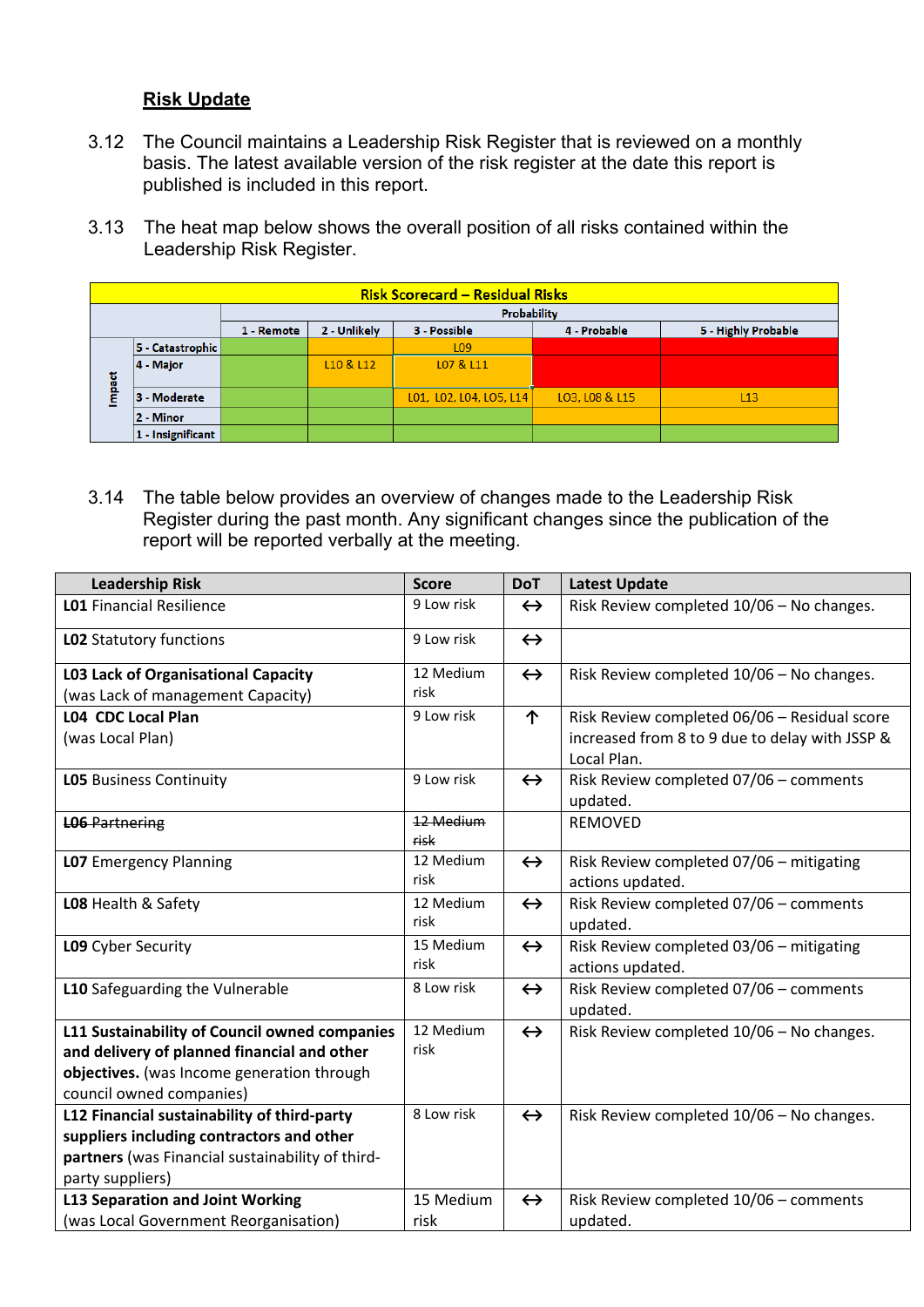| <b>L14</b> Corporate Governance | 9 Low risk | Full review completed.                 |
|---------------------------------|------------|----------------------------------------|
| L15 Oxfordshire Growth Deal     | 12 Medium  | Risk Review completed 12/06 - comments |
|                                 | risk       | updated.                               |

The full Leadership Risk Register update can be found in Appendix 3. There is one score change for May, please note **L04** Local Plan has increased from 8 to 9 further detail can be found in Appendix 3.

### **3.15 Finance Update (Revenue and Capital)**

During the budget setting process for 2019/20 we reviewed any budget variances in-year that were known at that time and where the financial variations relating to structural issues, these were realigned during that process, as appropriate.

#### **3.16 Revenue Position**

The Council's forecast financial position is set out in the table below. Overall, for the financial year 2019/20 Cherwell District Council has a projected an overspend of £230k.

For more detail on the movements across all budgets please see the table below. These detail the main reasons for the variances in 2019/20.

| <b>Revenue Monitoring</b><br>(Brackets denotes an Underspend) | <b>Budget</b><br>£000 | <b>Forecast</b><br>£000 | <b>Current</b><br><b>Month</b><br><b>Variances</b><br>£000 | <b>Prior</b><br><b>Month</b><br><b>Variances</b><br>£000 |
|---------------------------------------------------------------|-----------------------|-------------------------|------------------------------------------------------------|----------------------------------------------------------|
| Communities                                                   | 1,322                 | 1,322                   |                                                            | 0                                                        |
| Leisure & Sport                                               | 791                   | 756                     | (35)                                                       | (35)                                                     |
| Housing                                                       | 2,047                 | 2,019                   | (28)                                                       | 0                                                        |
| <b>Environmental Services</b>                                 | 4,972                 | 5,025                   | 53                                                         | 45                                                       |
| Environmental Health & Licensing                              | 1,053                 | 1,053                   | -                                                          | 0                                                        |
| <b>WELLBEING TOTAL</b>                                        | 10,185                | 10,175                  | (10)                                                       | 10                                                       |

*Leisure & Sport: (£35k) Underspend on salaries due to changes in service delivery. Housing: (£28k) Salary savings due to changes in structure.*

*Environmental Services: £53k Gate fee increase to £8 per tonne amounting to £85k and (£32k) salary vacancies within Waste Collection and Street Cleansing.*

| <b>Planning Policy &amp; Development</b> | 1,447 | 1,530 | 83  |     |
|------------------------------------------|-------|-------|-----|-----|
| Economy & Regeneration                   | 1,637 | 1,887 | 250 | 269 |
| <b>PLACE &amp; GROWTH TOTAL</b>          | 3,084 | 3.417 | 333 | 352 |

*Planning Policy & Development: £83k relating to agency costs.*

*Economy & Regeneration: £250k made up of £100k consultancy costs, £150k relating to Build! And properties yet to be occupied.*

| Finance       | 2,127 | 2,087 | (40) | 30 |
|---------------|-------|-------|------|----|
| Property      | 102   |       |      |    |
| Finance Total | 1,025 | 985   | (40) | 30 |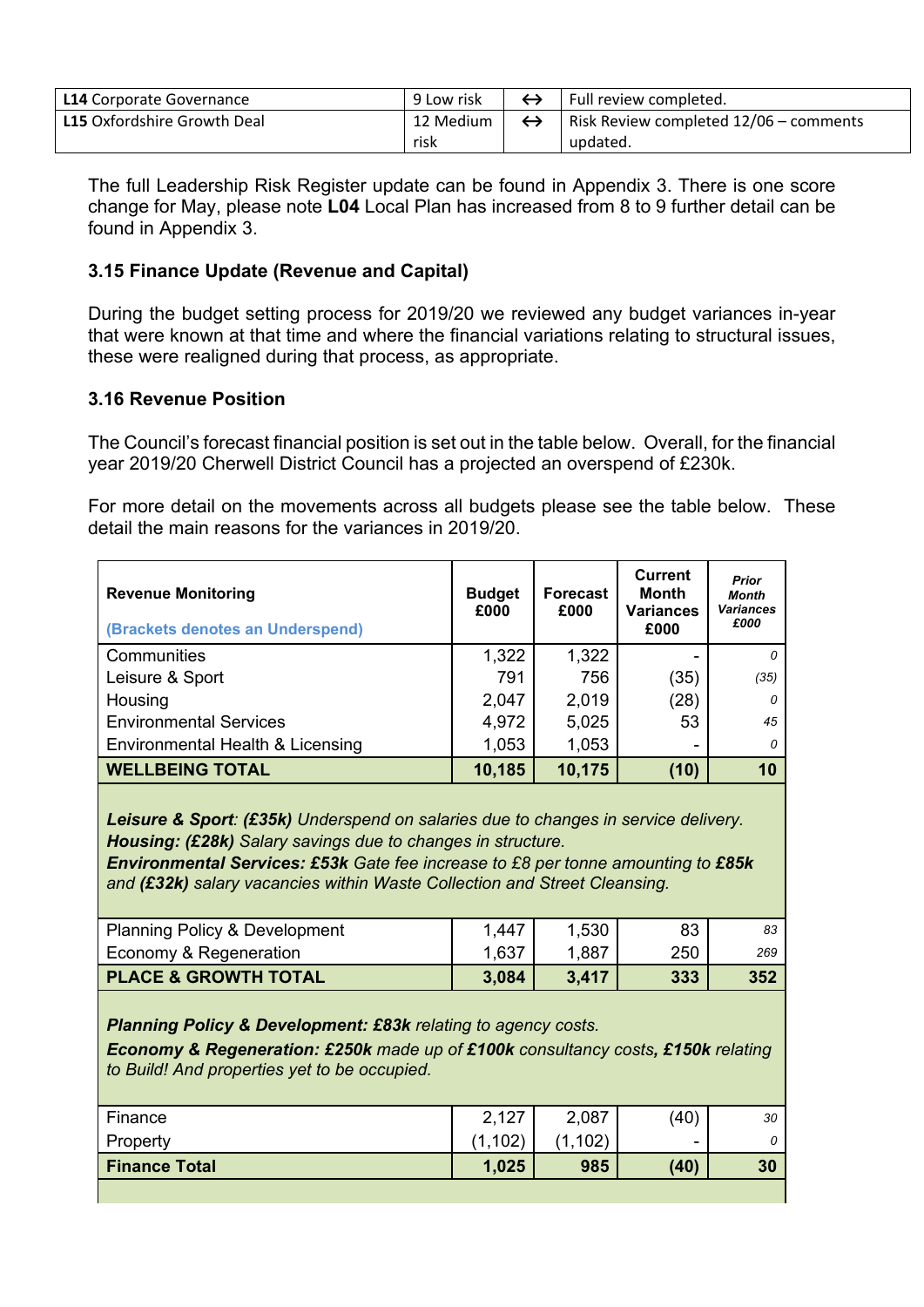*Finance: (£40k) consists of (£15k) Internal Audit Fees, (£45k) for external audit fees, £70k Interim Executive Director post, rent allowances underspend of (£50k) mainly due to Universal Credit.*

| <b>Law &amp; Governance Total</b> | 1,387   | (10) |  |
|-----------------------------------|---------|------|--|
| Law & Governance                  | ו טט. ו | 10)  |  |

#### *Law & Governance: (£10k) relating to joint OCC Director of Law & Governance.*

| <b>Customers &amp; IT services</b>              | 2,543    | 2,543    |          | $\Omega$ |
|-------------------------------------------------|----------|----------|----------|----------|
| <b>Strategic Marketing &amp; Communications</b> | 391      | 391      |          | $\Omega$ |
| HR, OD & Payroll                                | 751      | 751      |          | $\Omega$ |
| Performance & Transformation                    | 457      | 457      |          | $\Omega$ |
| <b>Corporate Services</b>                       | 466      | 466      |          | 0        |
| <b>CUSTOMERS &amp; IT SERVICES TOTAL</b>        | 4,608    | 4,608    | $\bf{0}$ | $\bf{0}$ |
|                                                 |          |          |          |          |
| <b>TOTAL DIRECTORATES</b>                       | 20,289   | 20,562   | 273      | 392      |
| <b>Investment Costs</b>                         | 2,955    | 2,955    |          |          |
| Interest Receivable                             | (563)    | (606)    | (43)     |          |
| Interest from Graven Hill                       | (2,593)  | (2,593)  |          |          |
| <b>Pension Costs</b>                            | 237      | 237      |          |          |
| Appropriations For Transfer To Reserves         | 4,402    | 4,402    |          |          |
| <b>Appropriations For Transfer From Reserve</b> | (3, 516) | (3, 516) |          |          |
| <b>Capital Charges</b>                          | 1,500    | 1,500    |          |          |
| <b>EXECUTIVE MATTERS TOTAL</b>                  | 2,422    | 2,379    | (43)     | 0        |
|                                                 |          |          |          |          |

*Interest Receivable: (£43k) due to new loan given to Crown House.*

| <b>COST OF SERVICES</b> | 22.711 | 22,941 | 230 |  |
|-------------------------|--------|--------|-----|--|
|-------------------------|--------|--------|-----|--|

| <b>Funding</b><br>(Brackets denotes an Underspend) | <b>Budget</b><br>£000 | <b>Forecast</b><br>£000 | <b>Current</b><br>Month<br><b>Variances</b><br>£000 | Prior<br><b>Month</b><br><b>Variances</b><br>£000 |
|----------------------------------------------------|-----------------------|-------------------------|-----------------------------------------------------|---------------------------------------------------|
| <b>Business Rates Retention</b>                    | (10, 760)             | (10, 760)               |                                                     |                                                   |
| <b>Revenue Support Grant</b>                       | (114)                 | (114)                   |                                                     |                                                   |
| Transfer to parish Councils for CTRS               | 349                   | 349                     |                                                     |                                                   |
| <b>Transition Grant</b>                            | 0                     | O                       |                                                     |                                                   |
| <b>FORMULA GRANT EQUIVALENT</b>                    | (10, 525)             | (10, 525)               |                                                     |                                                   |
| <b>New Homes Bonus</b>                             | (5,087)               | (5,087)                 |                                                     |                                                   |
| <b>GRANTS AWARDED TOTAL</b>                        | (5,087)               | (5,087)                 |                                                     |                                                   |
| <b>Council Tax</b>                                 | (6,923)               | (6,923)                 |                                                     |                                                   |
| <b>Collection Fund</b>                             | (176)                 | (176)                   |                                                     |                                                   |
| <b>COUNCIL TAX INCOME TOTAL</b>                    | (7,099)               | (7,099)                 |                                                     |                                                   |
|                                                    |                       |                         |                                                     |                                                   |
| <b>TOTAL INCOME</b>                                | (22, 711)             | (22, 711)               |                                                     |                                                   |
| Reserve management                                 |                       |                         | $\bf{0}$                                            |                                                   |
| (Surplus)/Deficit                                  |                       |                         | 230                                                 | 392                                               |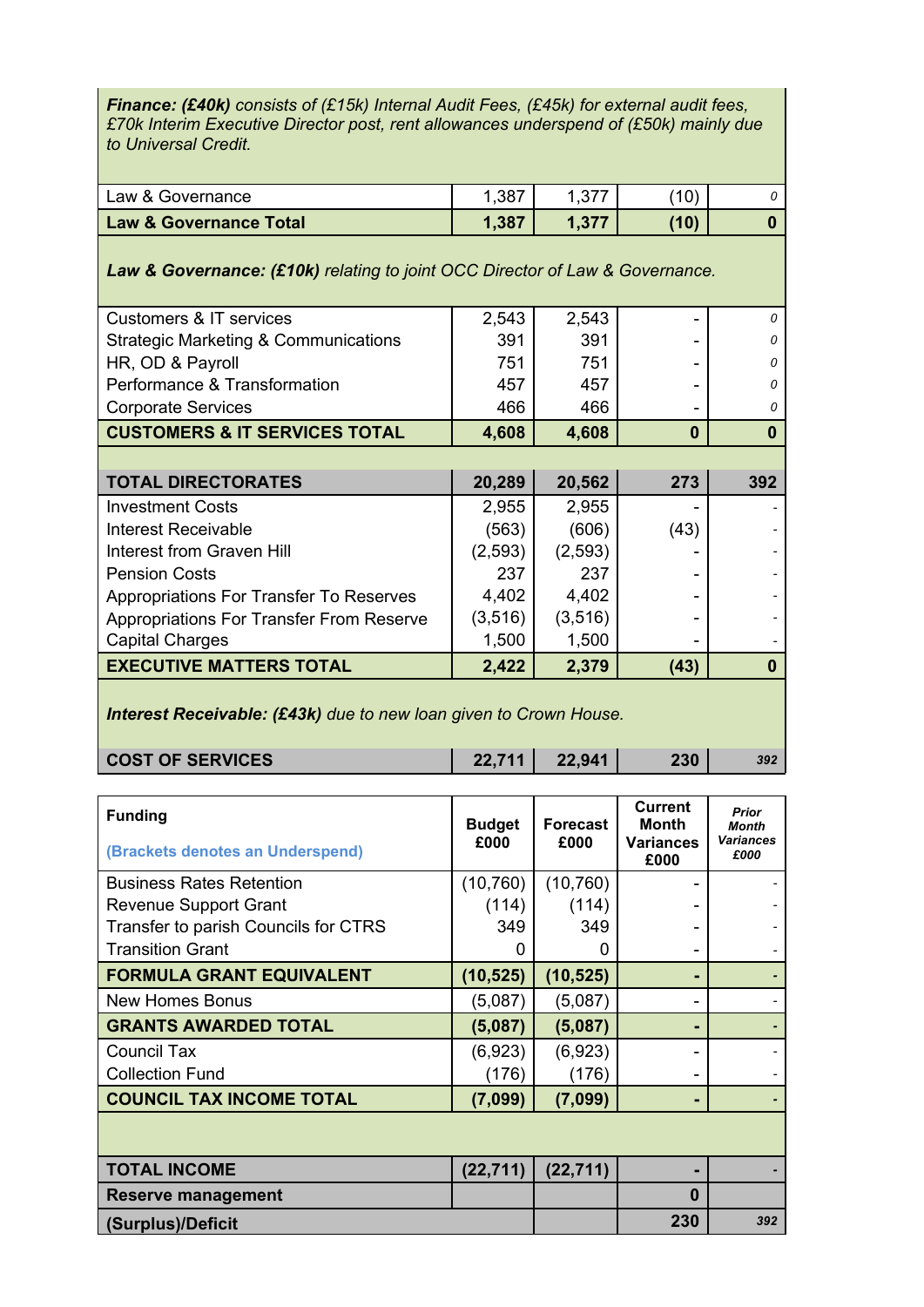The graph below shows the overall variance by Directorate and compares the budget to the forecast end of year position.



### **3.17 Capital Programme**

A summary of the capital programme is set out in the table below. The detailed Capital programme is shown in the appendices to this report.

The budget for 2019/20 is £93m. Overall, we are projecting an underspend in year by (£696k) further detail can be found in the table below:

| <b>Directorate</b>                         | <b>Budget</b><br>£000 | <b>Forecast</b><br>£000 | $Re-$<br>profiled<br>beyond<br>2019/20<br>£000 | <b>Current</b><br><b>Period</b><br><b>Variances</b><br>£000 | <b>Prior</b><br><b>Period</b><br><b>Variances</b><br>£000 |
|--------------------------------------------|-----------------------|-------------------------|------------------------------------------------|-------------------------------------------------------------|-----------------------------------------------------------|
| Wellbeing, Environmental &<br>Regulatory   | 5,270                 | 4,572                   | 30                                             | (668)                                                       | 0                                                         |
| Place & Growth                             | 29,855                | 29,855                  |                                                | $\equiv$                                                    | 0                                                         |
| <b>Customers &amp; Service Development</b> | 987                   | 987                     |                                                |                                                             | 0                                                         |
| <b>Finance Services</b>                    | 56,673                | 56,645                  |                                                | (28)                                                        | 0                                                         |
| <b>Total</b>                               | 92,785                | 92,059                  | 30                                             | (696)                                                       |                                                           |

*Current Period Variances:*

*Wellbeing, Environmental & Regulatory Services: (£668k) budgets no longer required for Sunshine Centre (22k), Biomass Heating Bicester Leisure Centre (£14k), Solar Photovoltaics at Sports Centre (£80k), Abritas Upgrade project (£33k), Discretionary Grants Domestic Properties (£546k), Glass Recycling Bank spend not budgeted for £7k, and potential overspend of £20k on vehicle replacement programme.*

*Finance Services: £28k relating to New E-tendering Portal for procurement no longer required (£30k), additional small works on site that we acquired in 18/19 £15k and potential small underspends on the following projects Thorpe Place Industrial Units (£5k), Thorpe Way Industrial Units (£4k), Thorpe Lane Depot Tarmac/Drainage (£4k)*

*Re-profile beyond 2019/20: Wellbeing, Environmental & Regulatory Services:*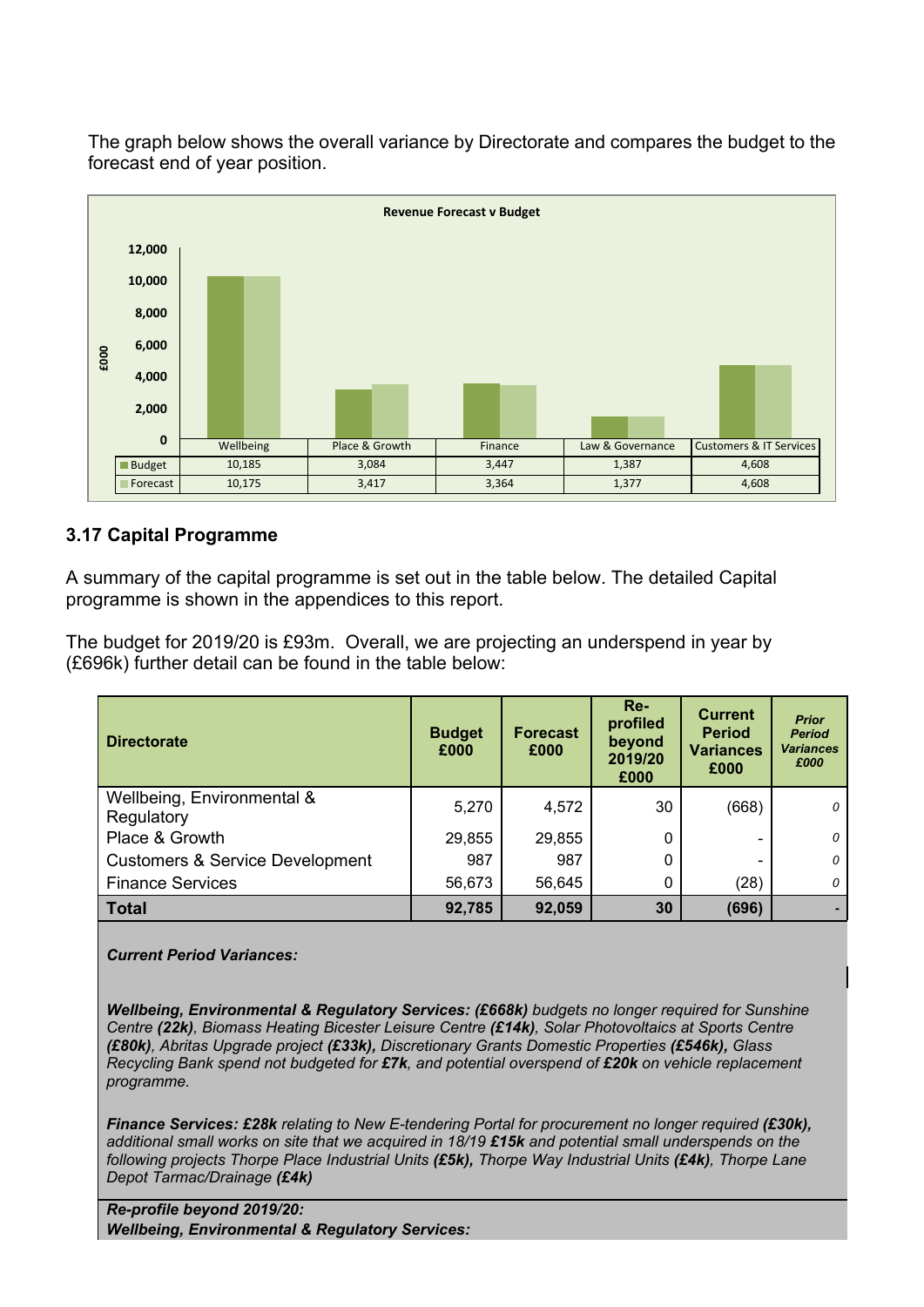*£30k Spiceball Leisure Centre Bridge Resurfacing is part of the CQ2 project. Could potentially roll into 2020/21.*





#### **3.18 Reserves**

The reserves as at 31 March 2019 are detailed below and subject to Audit.

#### **CDC Earmarked Reserves**

| <b>Reserves</b>               | <b>Service</b><br><b>Owner</b> | <b>Purpose</b>                                                                                                 | <b>Estimated</b><br><b>Balance</b><br>31-Mar-19 |
|-------------------------------|--------------------------------|----------------------------------------------------------------------------------------------------------------|-------------------------------------------------|
| <b>General Fund Reserves:</b> |                                |                                                                                                                | £000                                            |
| <b>Building Control</b>       | Paul Feehilly                  | To manage the trading account for Building<br>Control                                                          | (24)                                            |
| <b>Country Park Reserve</b>   | Graeme<br>Kane                 | This reserve is used to fund major improvement<br>works at the County Parks                                    | (100)                                           |
| Elections                     | Nick Graham                    | The reserve has been set up to recognise that<br>standalone district elections are now annual in all<br>wards. | (253)                                           |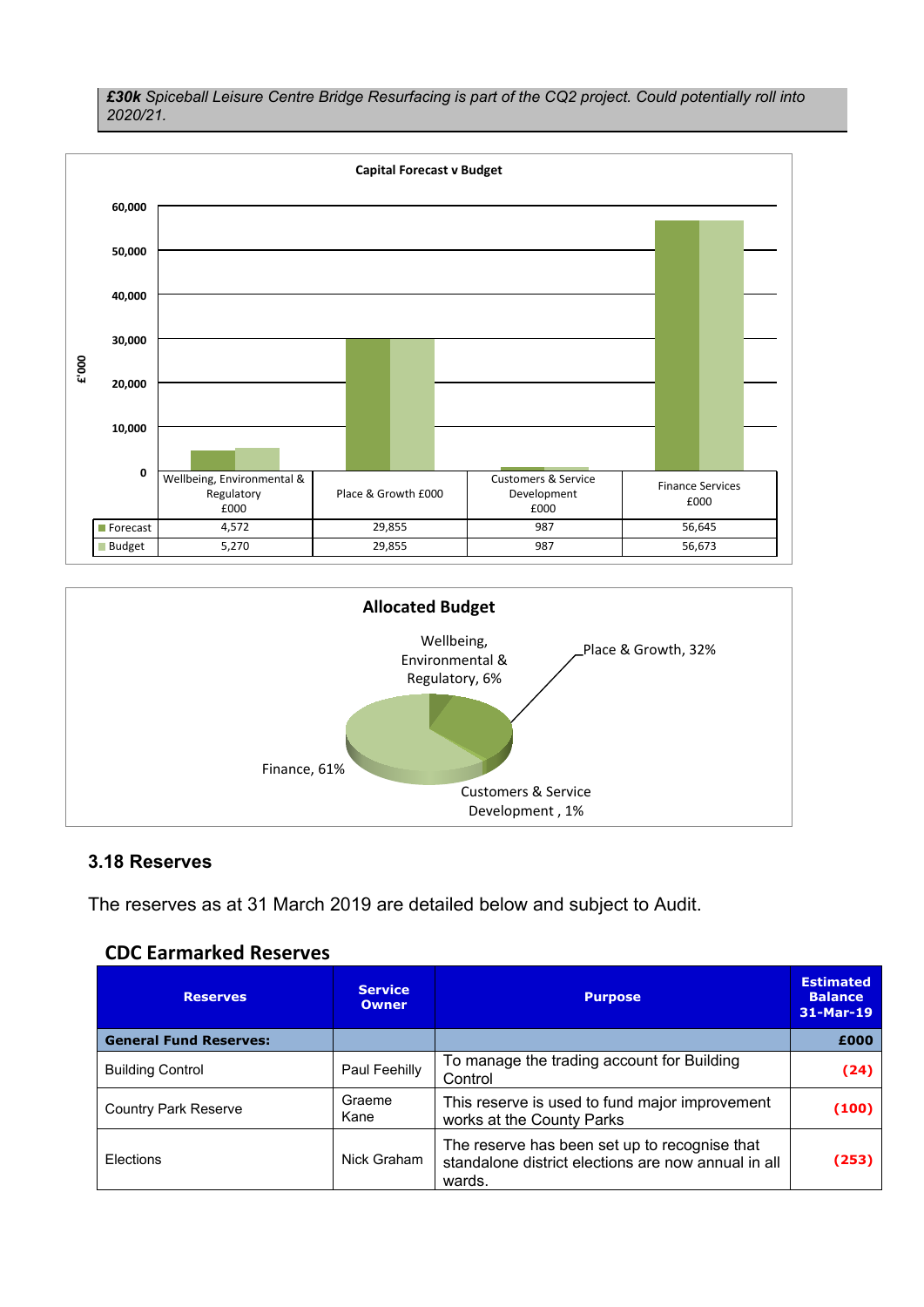| <b>Environmental Warranties</b>        | Adele Taylor     | The reserve is in place to protect the council<br>against potential asbestos claims in Sanctuary<br>Homes                                                                               | (1,000)  |
|----------------------------------------|------------------|-----------------------------------------------------------------------------------------------------------------------------------------------------------------------------------------|----------|
| Hanwell Fields Open Space              | Paul Feehilly    | This reserve has been created from S106<br>monies and will be used towards the cost of the<br>maintenance on Hanwell Fields open space as<br>required                                   | (79)     |
| <b>Housing Reserve</b>                 | Graeme<br>Kane   | The reserve is to be used to support the delivery<br>of a Single Person's Housing Strategy including<br>the development and management of single<br>person's housing units in Cherwell. | (114)    |
| Work in Default reserve                | Graeme<br>Kane   | This reserve has been set up to cover the cost of<br>emergency enforcement as required                                                                                                  | (100)    |
| Local Plan Charges                     | Paul Feehilly    | The reserve has been created to fund the one-off<br>costs associated with the provision of the Local<br>Plan                                                                            | (124)    |
| NHB - Affordable Housing               | Graeme<br>Kane   | The reserve has been created from New Homes<br>Bonus grant income and will be used on the<br>strategic housing projects                                                                 | (1,063)  |
| NHB - Economic Development             | Paul Feehilly    | The reserve has been created from New Homes<br>Bonus grant income and will be used to fund the<br>costs of Economic Growth projects across the<br>district                              | (2,527)  |
| NHB - Superfast Broadband              | Paul Feehilly    | The reserve has been created from New Homes<br>Bonus grant income and will be used to fund the<br>costs associated with the Better Broadband for<br>Oxfordshire programme               | (727)    |
| <b>Planning Control</b>                | Paul Feehilly    | This reserve will be used to fund the costs<br>associated with major planning applications<br>where the costs fall over more than one financial<br>year                                 | (259)    |
| <b>Business Rates and Risk reserve</b> | Adele Taylor     | This reserve is to mitigate risks arising from<br>business rates volatility and general risks facing<br>the organisation                                                                | (1,752)  |
| Sainsbury's Primary Authority          | Graeme<br>Kane   | This reserve is to fund the commercial projects<br>within public protection                                                                                                             | (55)     |
| Self Insurance                         | Adele Taylor     | This reserve holds self-insurance for small items<br>that are otherwise not insured.                                                                                                    | (137)    |
| <b>VAT Deminimus</b>                   | Adele Taylor     | This reserve has been set up to protect the<br>council against the risk of breaching the VAT<br>deminimus level of 5%                                                                   | (500)    |
| <b>Welfare Reform</b>                  | Belinda<br>Green | The reserve is to fund potential repayments of<br>overpaid benefit subsidy and to cover any<br>potential costs associated with Welfare reform<br>and Benefits                           | (99)     |
| <b>Horton General Towns</b>            | Graeme<br>Kane   | The reserve will be used to fund the cost of the<br>Horton Hospital review                                                                                                              | (84)     |
| <b>Pensions Deficit</b>                | Adele Taylor     | To mitigate the cost of the pension deficit at the<br>next triannual review                                                                                                             | (1, 814) |
| Graven Hill                            | Adele Taylor     | Equalisation reserve for Graven Hill                                                                                                                                                    | (1,529)  |
| Art Development                        | Graeme<br>Kane   | Art development reserve.                                                                                                                                                                | (52)     |
| <b>CCTV</b>                            | Graeme<br>Kane   | The reserve will be used to fund the potential<br>cost of CCTV                                                                                                                          | (27)     |
| <b>Broadfield Road Yarnton Sports</b>  | Graeme<br>Kane   |                                                                                                                                                                                         | (4)      |
| Castle Quay                            | Adele Taylor     | The reserve is to manage the volatility of income<br>and for reinvestment into Castle Quay                                                                                              | (80)     |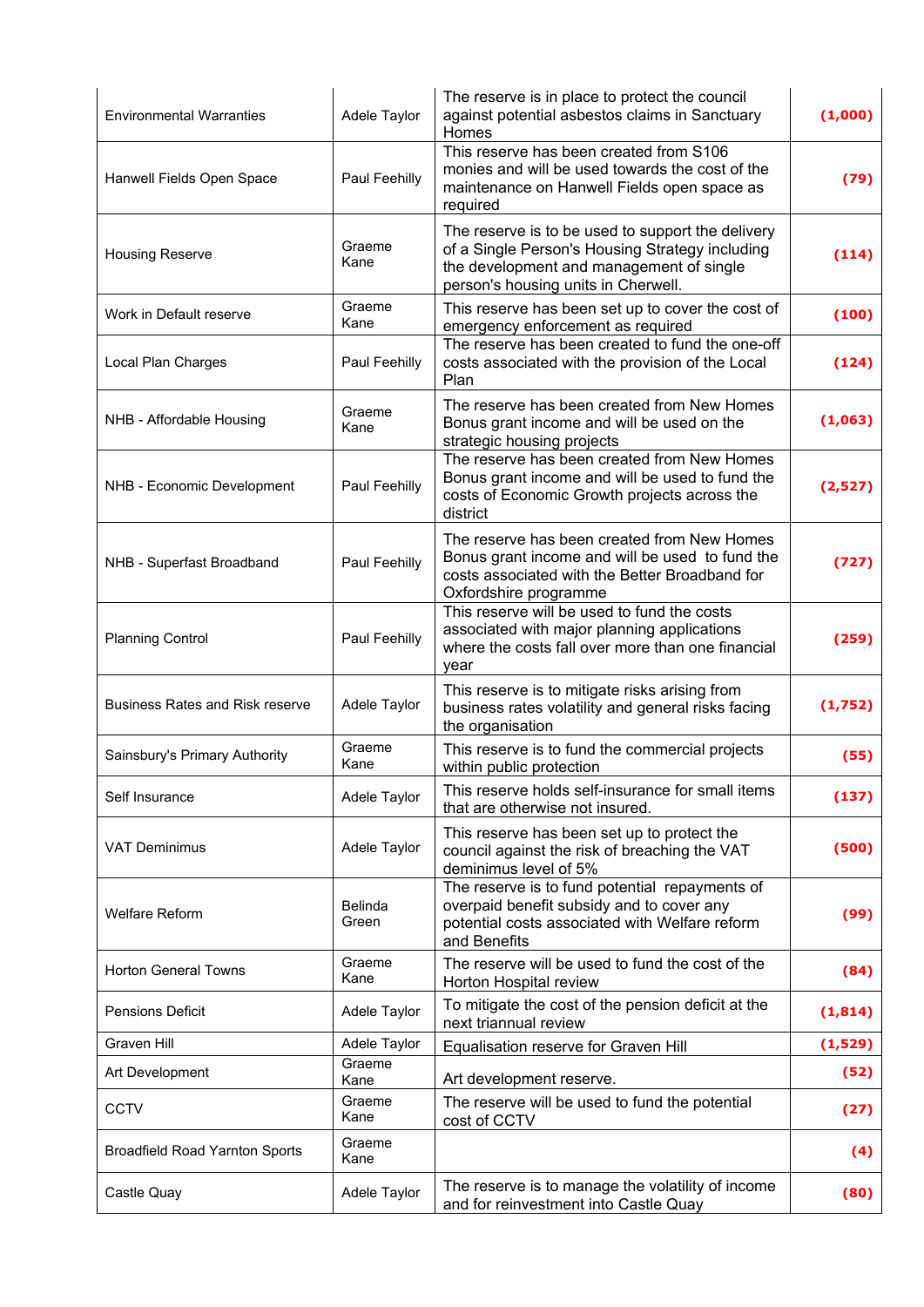| Bicester reserve                                           | Paul Feehilly  | To assist the Council with funding Bicester<br>projects                                                                                                                                        | (403)     |
|------------------------------------------------------------|----------------|------------------------------------------------------------------------------------------------------------------------------------------------------------------------------------------------|-----------|
| Eco Town Revenue                                           | Paul Feehilly  | The reserve is used to fund Eco Town project as<br>monitored by Place Programme and Project<br><b>Board</b>                                                                                    | (88)      |
| Corporate and Commercial<br>Reserve                        | Adele Taylor   | To assist the council with funding the costs<br>associated with corporate transformation and<br>commercial investment projects                                                                 | (6,052)   |
| Brexit                                                     | Adele Taylor   |                                                                                                                                                                                                | (17)      |
| <b>Member Services</b>                                     |                |                                                                                                                                                                                                | (12)      |
| Sub-total                                                  |                |                                                                                                                                                                                                | (19, 076) |
| <b>Earmarked Reserves from Grants &amp; Contributions:</b> |                |                                                                                                                                                                                                |           |
| <b>Area Based Grant</b>                                    | Graeme<br>Kane | This reserve supports the work in community<br>consultation and engagement                                                                                                                     | (83)      |
| <b>Bicester Fields Main Park</b>                           | Graeme<br>Kane | The reserve has been generated from S106<br>monies and will be used as maintenance funds to<br>be used on an ongoing basis                                                                     | (97)      |
| <b>Brighter Futures - Skills Reward</b><br>Grant           | Graeme<br>Kane | Projects for early years, employment support and<br>skills, family support & young people, financial<br>inclusion & housing, health & well-being, safer &<br>stronger communities              | (17)      |
| <b>Bicester Garden Town</b>                                | Paul Feehilly  | The reserve is for initiatives and studies<br>pertaining to the development of Bicester as a<br>Garden Town                                                                                    | (1,005)   |
| Oxfordshire Youth Arts Partnership<br>and Bicester Arts    | Graeme<br>Kane | Supporting the cultural development of the town<br>over the medium term                                                                                                                        | (104)     |
| <b>Eco Town Revenue</b>                                    | Paul Feehilly  | The reserve is used to fund Eco Town project as<br>monitored by Place Programme and Project<br>Board                                                                                           | (30)      |
| <b>Flood Recovery Grant</b>                                | Nick Graham    | The reserve has been created to cover the cost<br>of emergency planning contingencies                                                                                                          | (40)      |
| <b>Green Deal Pioneer Places</b>                           | Paul Feehilly  | The reserve has been created from a ring fenced<br>grant which is used on projects relating to the<br>Government's Green Deal initiative                                                       | (67)      |
| Home Improvement Agency                                    | Graeme<br>Kane | This reserve is for covering the costs of Home<br>Improvement Agency Projects as required                                                                                                      | (221)     |
| Homelessness Prevention                                    | Graeme<br>Kane | The reserve has been created from ring fenced<br>grant to be spent in conjunction with Service<br>Level Agreements with partnerships in<br>conjunction with Cherwell's Homeless Action<br>Plan | (486)     |
| New Burdens Grant                                          | Adele Taylor   | The reserve has been created from various<br>government grants awarded to fund any<br>additional costs associated with administering<br>new government initiatives                             | (248)     |
| Performance Reward Grant ABG                               | Graeme<br>Kane | This is CSP money that is not to be spent<br>without the permission of the CSP.                                                                                                                | (21)      |
| Police & Crime Commissioner                                | Graeme<br>Kane | The reserve is created from ring-fenced grant to<br>be spent on specific projects to be approved by<br>the Community Safety Partnership                                                        | (64)      |
| <b>Thames Valley Police</b>                                | Graeme<br>Kane | This reserve is being used to fund the cost of<br>CCTV replacement.                                                                                                                            | (28)      |
| Sportivate Initiatives                                     | Graeme<br>Kane | The reserve has been created for Sportivate<br>activities to research and pilot projects to engage<br>inactive residents.                                                                      | (55)      |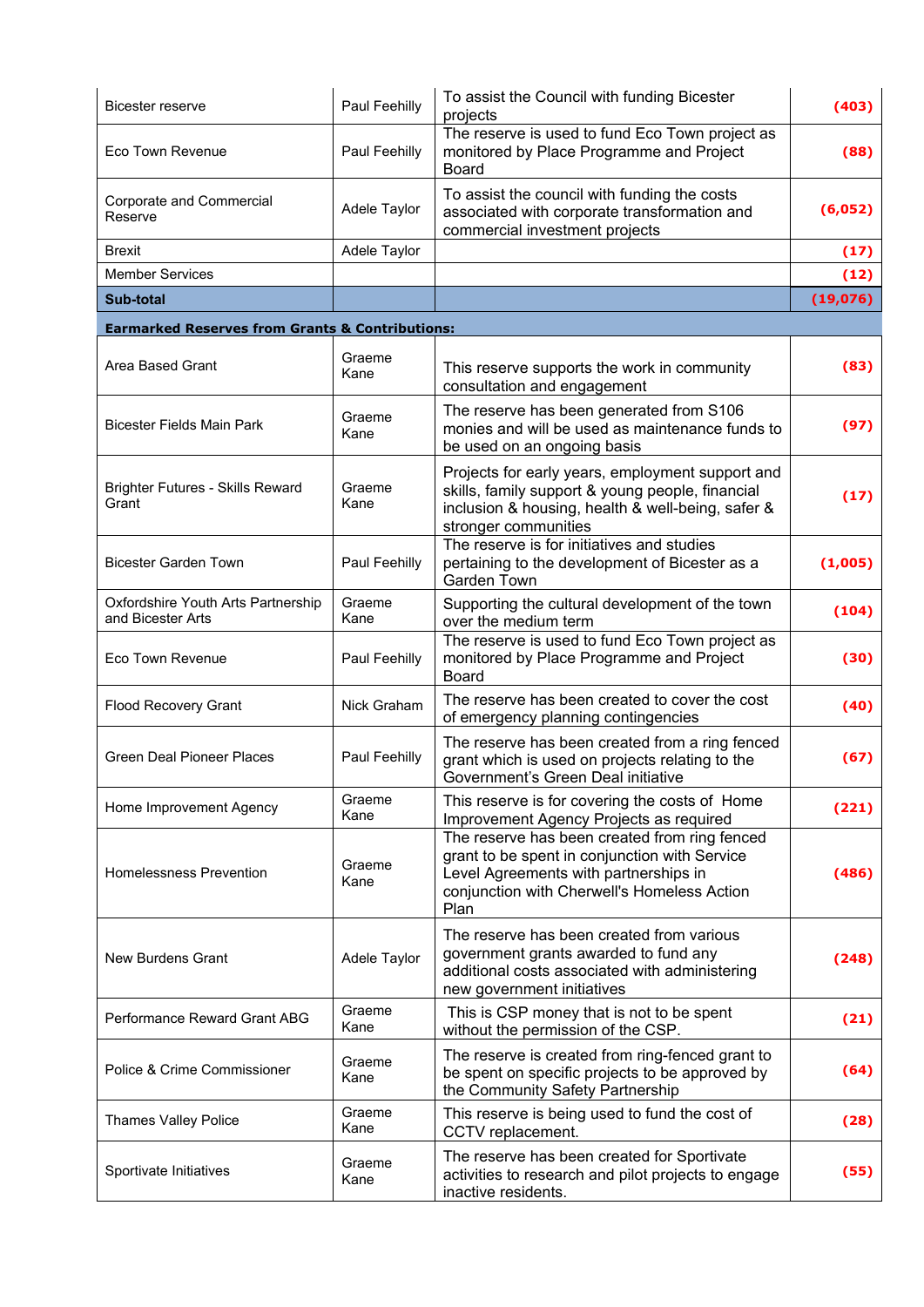| Housing and Planning Initiatives | Paul Feehilly | This reserve supports work within Housing and<br>Planning to support one-off costs associated with<br>growth within the District | (322)    |
|----------------------------------|---------------|----------------------------------------------------------------------------------------------------------------------------------|----------|
| Laburnham Cres Ambrosden         | Paul Feehilly | The reserve has been generated from S106<br>monies and will be used as maintenance funds to<br>be used on an ongoing basis       | (38)     |
| Sub-total                        |               |                                                                                                                                  | (2,982)  |
|                                  |               |                                                                                                                                  |          |
| <b>Total Earmarked Reserves</b>  |               |                                                                                                                                  | (22.059) |
|                                  |               |                                                                                                                                  |          |
| <b>General Fund Balance</b>      |               |                                                                                                                                  |          |

**Useable Reserves (23,06) (23,06) (23,06) (23,06)** 

# **4.0 Conclusion and Reasons for Recommendations**

4.1 It is recommended that the contents of this report are noted.

### **5.0 Consultation**

5.1 This report sets out performance, risk and budgetary information from the previous month and as such no formal consultation on the content or recommendations is required.

# **6.0 Alternative Options and Reasons for Rejection**

6.1 The following alternative options have been identified and rejected for the reasons as set out below.

Option 1: This report illustrates the Council's performance against the 2019-20 business plan. As this is a monitoring report, no further options have been considered. However, members may wish to request that officers provide additional information.

### **7.0 Implications**

#### **Financial and Resource Implications**

7.1 Financial implications are detailed within section 3.15 to 3.18 of this report.

Comments checked by:

Adele Taylor, Executive Director Finance (Interim) [Adele.taylor@cherwellandsouthnorthants.gov.uk](mailto:Adele.taylor@cherwellandsouthnorthants.gov.uk) 0300 003 0103

#### **Legal Implications**

7.2 There are no legal implications from this report.

Comments checked by: